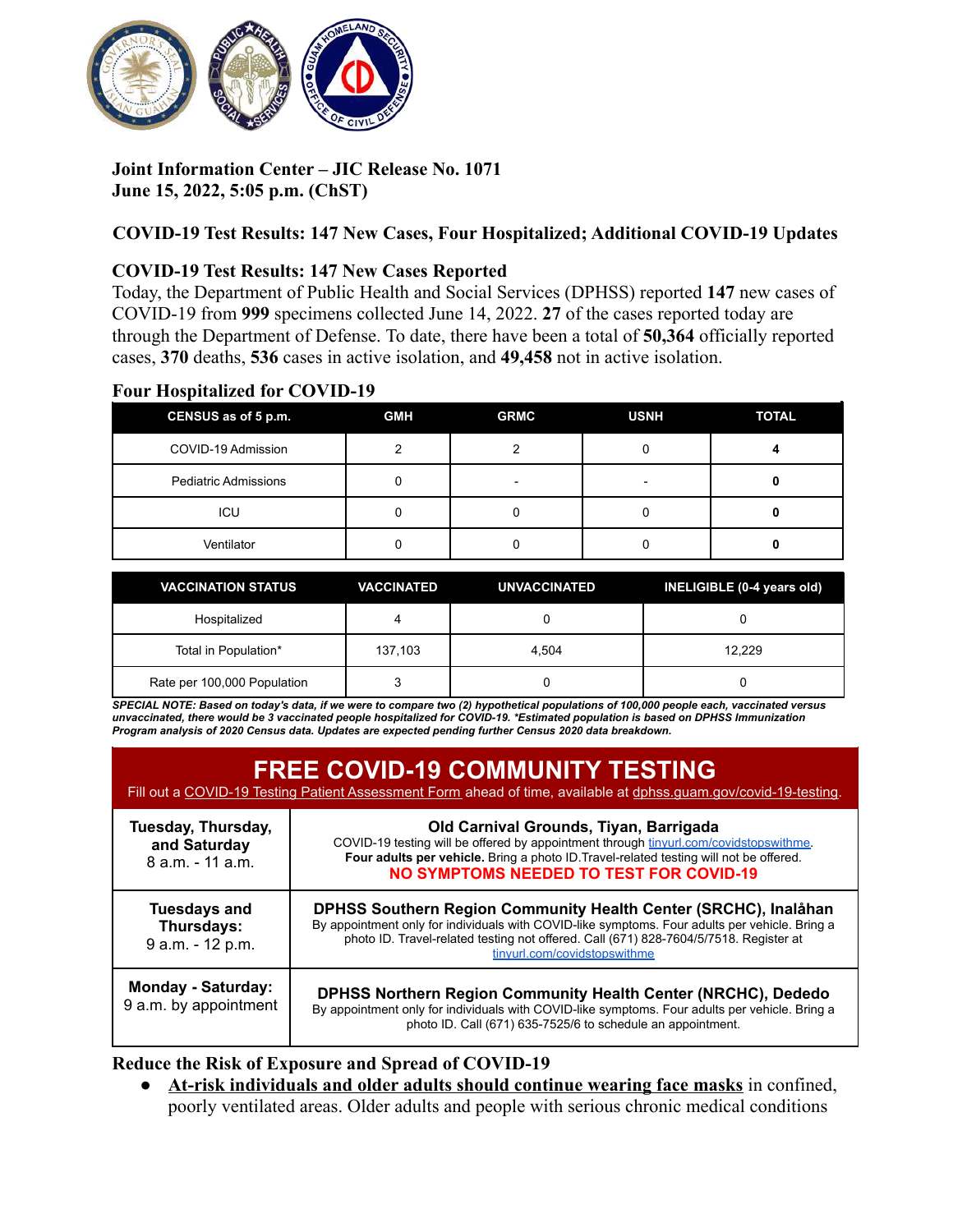are most at risk for serious complications and death due to COVID-19. Serious chronic medical conditions include:

| Heart disease | Obesity                                              | Chronic liver disease                      |
|---------------|------------------------------------------------------|--------------------------------------------|
| Diabetes      | Immunocompromised conditions (e.g. cancer,<br>lupus) | Neurologic/neurodevelopmental<br>condition |
| Lung disease  | Chronic renal disease                                | Current or former smoker                   |

- **[Get your COVID-19 booster doses](http://cdc.gov/coronavirus/2019-ncov/vaccines/booster-shot.html)** after the recommended time has lapsed from your vaccination series completion.
- **Look for emergency warning signs** for COVID-19 and call 911 if you have trouble breathing, persistent pain or pressure in the chest, new confusion, inability to wake or stay awake, or bluish lips or face. Individuals who are sick are advised to:
	- **Stay home, except to seek medical care**. Call ahead before visiting the clinic/doctor or pharmacy. Ask your doctor for a telehealth visit. Use a drive-through pharmacy to pick up prescription or over-the-counter medicines.
	- **Monitor for symptoms** of COVID-19 including fever, cough, and shortness of breath, fatigue, body aches, headaches, loss of taste or smell, sore throat, congestion, nausea and/or diarrhea.
	- **Get tested if you have symptoms** of COVID-19.
		- If you have symptoms, work hard to get tested for COVID-19 right away, and then speak with your physician about your treatment options.
		- While waiting for test results, you should stay away from others, including staying apart from those living in your household.
	- **Report Positive COVID-19 At-home Test Results to DPHSS** at [dphss.surveillance@dphss.guam.gov](mailto:dphss.surveillance@dphss.guam.gov).
	- **Isolate if you have tested positive for COVID-19**. While in isolation:
		- a. Eat in a separate room or area; use a separate bedroom; use a separate bathroom. If sharing a bathroom, clean and disinfect after each use.
		- b. Avoid sharing personal items dishes, cups/glasses, silverware, towels, bedding or electronics (e.g., cellphone).
		- c. Wear a face mask.
		- d. Wash your hands often using soap and water, or hand sanitizer; avoid touching your eyes, nose, or mouth with unwashed hands.
		- e. Clean and disinfect "high touch" surfaces and items every day (tables, doorknobs, light switches, handles, desks, toilets, faucets, sinks, and electronics)

# **COVID-19 Therapeutic Paxlovid**

Earlier this year, DPHSS issued a standing order for a COVID-19 therapeutic called Paxlovid. Paxlovid was given emergency use authorization (EUA) by the U.S. Food and Drug Administration (FDA) for treatment of COVID-19. Treatment is indicated for recently diagnosed COVID-19 patients with mild-moderate symptoms. If you have symptoms or test positive, ask your health care provider within five days of your first symptoms. Prescribing providers are advised to document SARS-CoV-2 viral test (lab-based antigen or PCR), and symptoms of COVID-19 for  $\leq$ 5 days. Read the standing order for paxlovid [HERE](https://dphss.guam.gov/wp-content/uploads/2022/02/Standing-Order-of-Paxlovid-signed-dated-48pg-1.pdf).